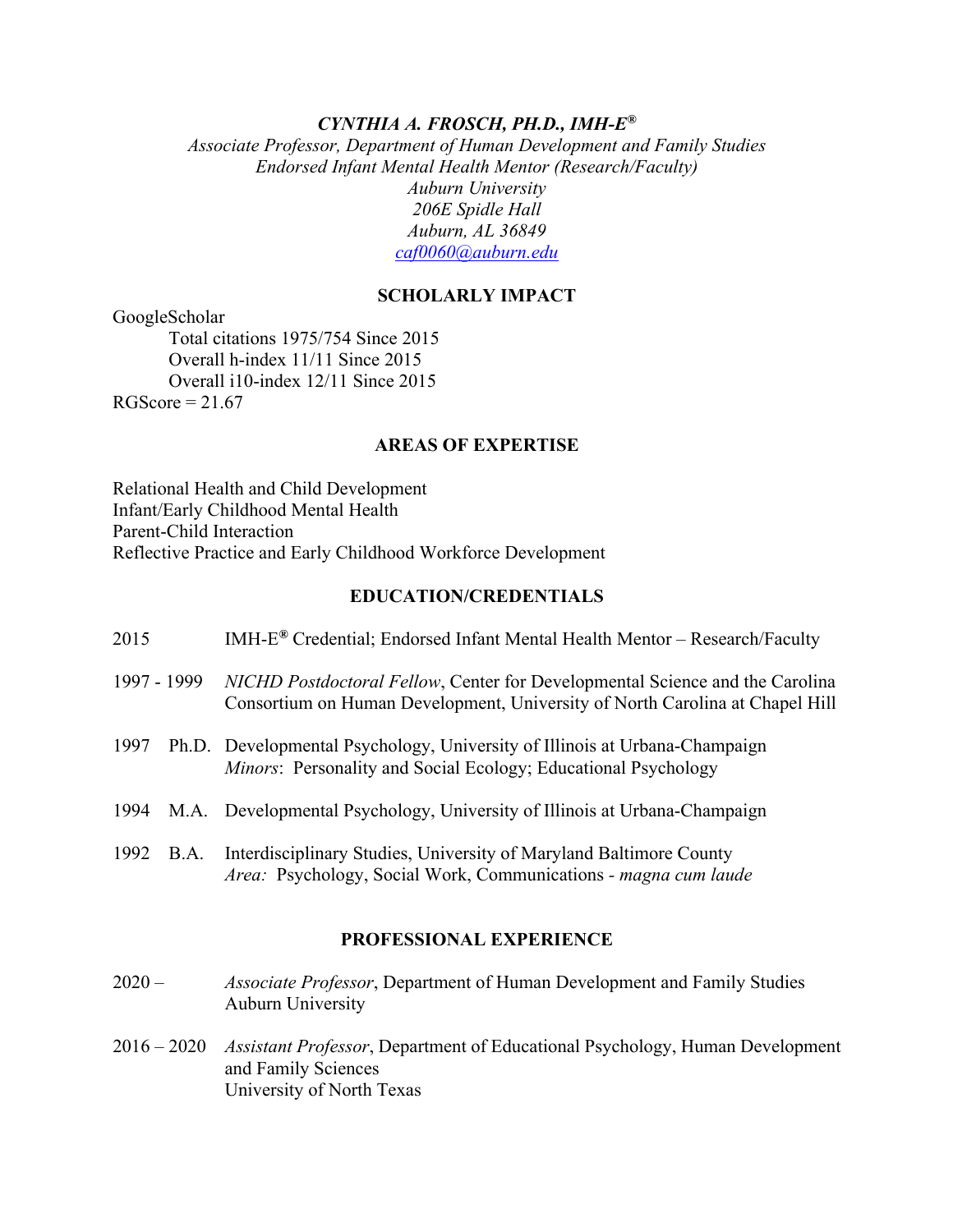| 2014 – 2016 Lecturer, School of Behavioral and Brain Sciences |
|---------------------------------------------------------------|
| University of Texas at Dallas                                 |

- 2012 2016 *Adjunct Developmental Specialist,* Center for Children and Families University of Texas at Dallas
- 2013 2015 *Adjunct Lecturer,* Department of Psychology Southern Methodist University
- 2009 2012 *Community Liaison Specialist,* Center for Children and Families University of Texas at Dallas
- $2007 2009$ *Visiting Scholar, School of Behavioral and Brain Sciences* University of Texas at Dallas
- 2001 2004 *Affiliated Faculty Member,* School of Family & Consumer Sciences University of Arizona
- 1999 2001 *Assistant Professor*, Department of Family and Human Development Arizona State University
- 1998 *Adjunct Assistant Professor*, Department of Psychology Meredith College

## **PUBLICATION RECORD**

(**\*** denotes graduate student co-author)

# **PROFESSIONAL REFEREED PUBLICATIONS**

- \*Fagan, M. A., Frosch, C. A., Middlemiss, W., LaCoursiere, J., Owen, M. T., Hane, A. A., & rating parent-infant relational health. *Infancy, 24,* 881-892. (The official journal of the International Congress of Infant Studies). doi: 10.1111/infa.12311. Welch, M. (2019). The practical utility of the Welch Emotional Connection Screen for
- **Frosch, C. A.**, **\***Fagan, M., **\***Lopez, M., Middlemiss, W., Chang, M., Hane, A. A., & Welch, M. (2019). Validation study showed that ratings on the Welch Emotional Connection Screen at infant age six months are associated with child behavioural problems at age three years. *Acta Paediatrica, 108,* 889-895. doi: 10.1111/apa.14731.
- analysis. *Infant Mental Health Journal, 40*, 443-458. doi: 10.10002/imhj.21792. **Frosch, C. A**., Mitchell, Y. T., **\***Hardgraves, L., & Funk, S. (2019). Stress and coping among early childhood intervention professionals receiving reflective supervision: A qualitative
- **Frosch, C. A.**, Mitchell, Y. T., **\***Taylor, J. C., & Funk, S. (2019). Professionals' perceptions of the IMH-E® credential. *Perspectives in Infant Mental Health, 27*(2), 9-12.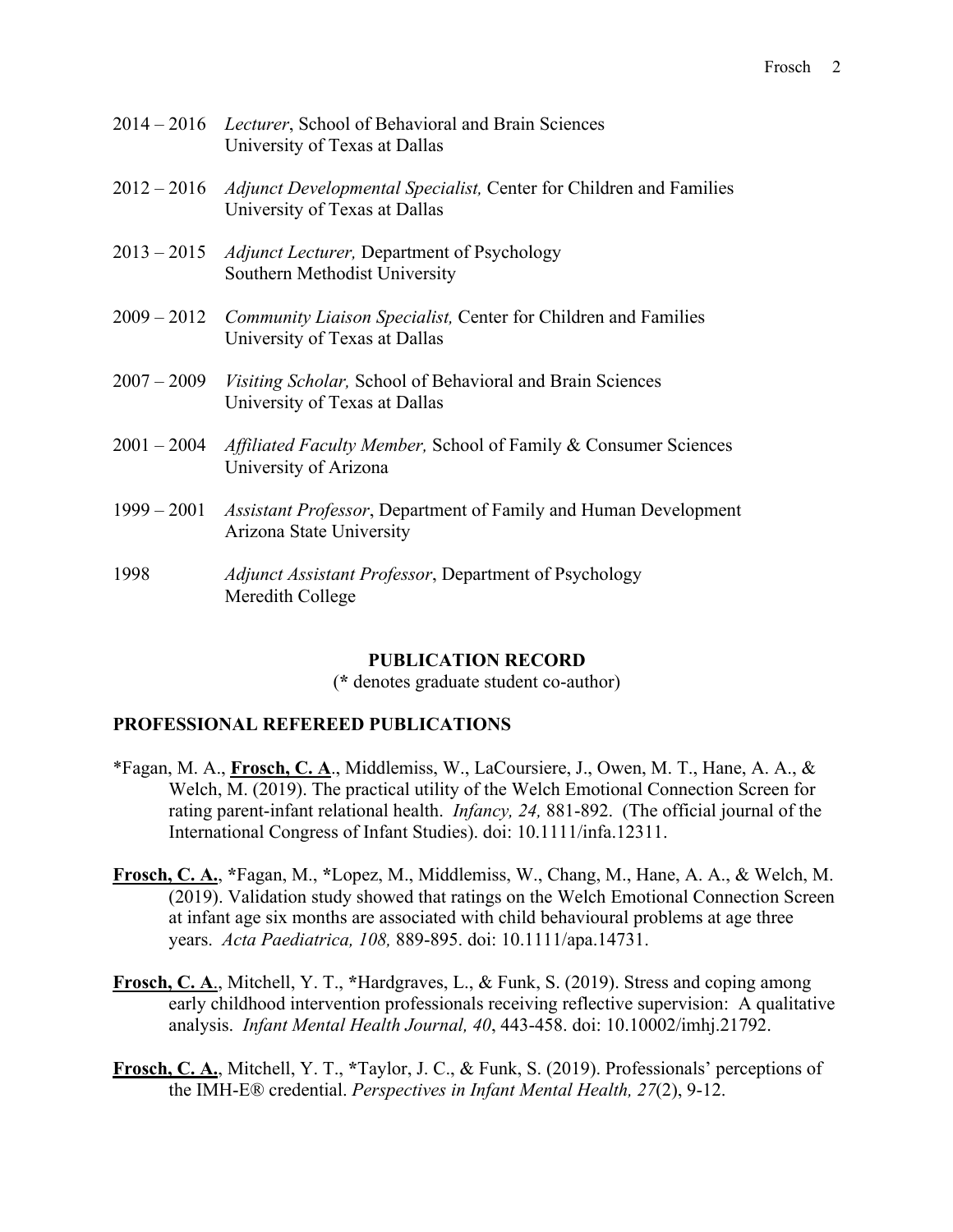- **Frosch, C. A.,** Schoppe-Sullivan, S. C., & O'Banion, D. D. (2019). Parenting and child development: A relational health perspective. Invited, peer-reviewed, Analytic Review, *American Journal of Lifestyle Medicine*, doi: 10.1177/1559827619849028.
- (2019). Predicting the development of pro-bullying bystander behaviors: A short-term longitudinal analysis. *Journal of School Psychology, 77,* 77-89. doi: 10.1016/J.JSP.2019.10.004. longitudinal analysis. Journal of School Psychology, 77, 77-89. doi: Troop-Gordon, W., **Frosch, C. A.,** Totura, C. M., Bailey, A. N., Jackson, J. D., & Dvorak, R. D.
- **Frosch, C. A., \***Varwani, Z., **\***Mitchell, J., **\***Caraccioli, C., & **\***Willoughby, M. (2018). The efficacy, job stress, and job satisfaction. *Infant Mental Health Journal, 39,* 385-395. doi: impact of reflective supervision on early childhood interventionists' perceptions of self-10.1002/imhj.21718.
- Brown, G. L., Mangelsdorf, S. C., Neff, C., Schoppe-Sullivan, S. J., & **Frosch, C. A.** (2009). Young children's self-concepts: Direct and interactive contributions of child temperament, mothers' and fathers' parenting, and triadic family interaction. *Merrill-Palmer Quarterly*, *55*, 184-216.
- Schoppe-Sullivan, S., Diener, M., Mangelsdorf, C, Brown, G., McHale, J., & **Frosch, C. A.**  (2006). Attachment and sensitivity in family context: The roles of parent and infant gender. *Infant and Child Development, 15,* 367-385*.*
- Schoppe, S., Mangelsdorf, S. C., **Frosch, C. A.,** & McHale, J. L. (2004). Associations between coparenting and marital behavior from infancy to the preschool years. *Journal of Family Psychology, 18*, 194-207.
- Diener, M. L., Mangelsdorf, S. C., McHale, J. L., & Frosch, C. A. <sup>(2002)</sup>. Infants' behavioral strategies for emotion regulation with fathers: Associations with emotional expressions and attachment quality. Invited paper, *Infancy, 3*, 153-174.
- 445-474. **Frosch, C. A**., Cox, M. J., & Goldman, B. D. (2001). Security of infant-parent attachment and parental and child behavior during storybook reading. *Merrill-Palmer Quarterly, 47*,
- reports of preschoolers' behavior problems: Mediation or Moderation? *Developmental*  Psychology, 37, 502-519. **Frosch, C. A.,** & Mangelsdorf, S. C. (2001). Marital behavior, parenting behavior, and multiple
- family structure: Implications for preschoolers' externalizing behavior problems. *Journal of Family Psychology, 15*, 526–545. *Pschoppe, S. J., Mangelsdorf, S. C., & Frosch, C. A. (2001). Coparenting, family process, and*
- preschooler-parent attachment relationships. *Journal of Family Psychology, 14*, 144-161. **Frosch, C. A.,** Mangelsdorf, S. C., & McHale, J. L. (2000). Marital behavior and the security of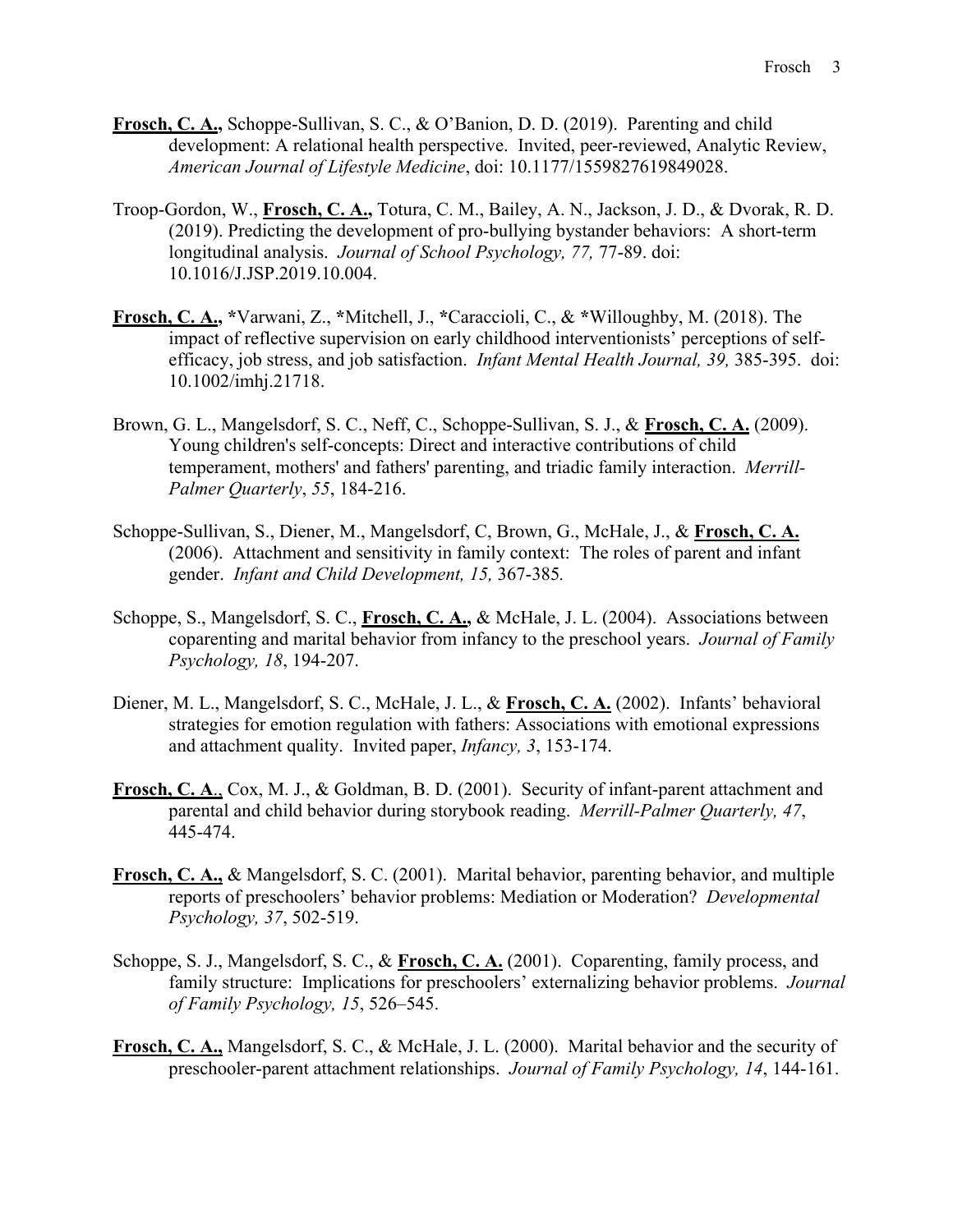months postpartum*. Developmental Psychology, 34*, 1438-1449. **Frosch, C. A.,** Mangelsdorf, S. C., & McHale, J. L. (1998). Correlates of marital behavior at 6

#### **PROFESSIONAL REFEREED MANUSCRIPTS UNDER REVIEW/IN REVISION**

- \*Fagan, M., **Frosch, C. A**., & Middlemiss, W. (under review). Personality and perceptions of judgment as predictors of parental fear of happiness.
- Parents' reported use of positive and punitive discipline practices with their preschoolers: Psychosocial correlates and mother/father comparisons. **Frosch, C. A.,** Middlemiss, W., \*Fagan, M., \*Kim, J., & \*Lopez, M. A. (in revision).

#### **BOOK CHAPTERS IN PRESS/IN REVISION**

- Owen, M. T., & **Frosch, C. A.**, (in press) Attachment and early child care. To appear in R. Thompson, J. Simpson, & L. Berlin (Eds.), *Attachment: The fundamental questions*. New York, NY: Guilford Press.
- **Frosch, C. A.** (in revision). Widening the lens on effective parenting: Incorporating the voices of diverse parents into the teaching of developmental psychology. To appear in M. Wong, L. Winder, L. Yee., & J. Cerniak (Eds.), *Incorporating diversity in classroom settings: Real and engaging examples for various Psychology courses*.

#### **BOOK CHAPTERS/CONTRIBUTIONS - PUBLISHED**

- Fabes, R., **Frosch, C. A.,** & Buchanan, A. (2002). Early socioemotional development. In N. Salkind & L. Margolis (Eds.), *Macmillan Psychology Reference Series, Vol. 1: Child development* (pp. 132-137). New York, NY: Macmillan.
- Cox, M. J., Burchinal, M., Taylor, L., Frosch, C. A., Goldman, B., & Kannoy, K. (2004). The In R. Conger (Ed.), *Continuity and change: Family structure and process* (201-240). Mahwah, NJ: Lawrence Erlbaum Associates. transition to parenting: Continuity and change in early parenting behavior and attitudes.
- Mangelsdorf, S. C., & Frosch, C. A. (1999). Temperament and attachment: One construct or two? In H. Reese (Ed.), *Advances in child development and behavior, Vol. 28*, (181- 220). San Diego: Academic Press.

#### **OTHER SCHOLARLY WORKS**

 mental health professionals. Dallas, TX. **Frosch, C. A.,** & Owen, M. T. (2009). *The READY Method from birth to three: A visual guide to sensitive caregiving*. Instructional video and workbook for use by early childhood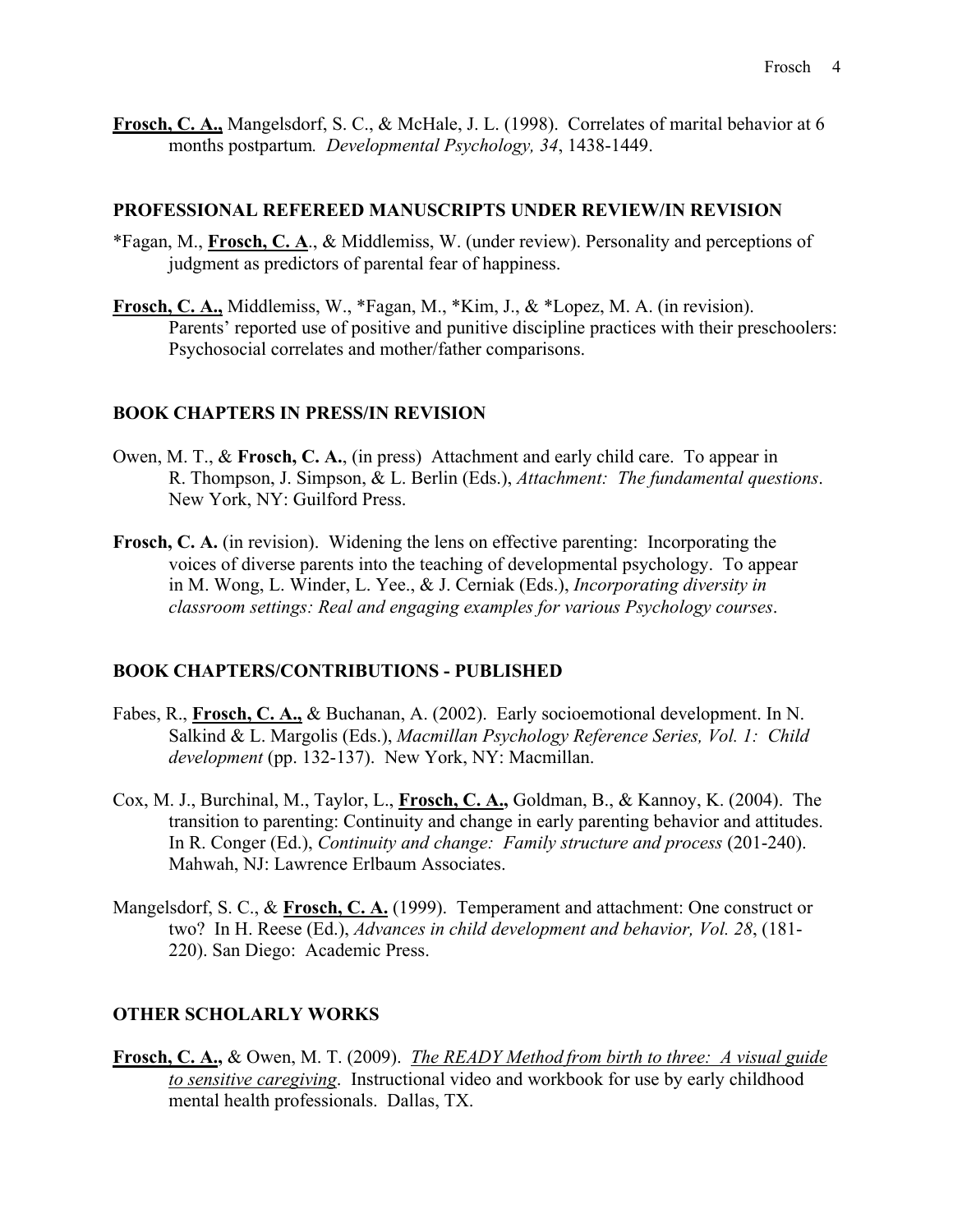# **GRANTS AND CONTRACTS**

#### **EXTERNAL GRANTS/CONTRACTS UNDER REVISION**

2020 **Frosch, C. A.,** Frankel, L. A, & Serrano, C. Partnering with community libraries to support early relational health: The Reading and Relationships Project.

#### **EXTERNAL GRANTS/CONTRACTS FUNDED**

- $2018 2019$ and Community Partners The WECS: Validating a New Measure of Emotional Connection with Fathers Trustees of Columbia University in the City of New York Funding Received: \$100,000 **Frosch, C. A.**, PI
- 2017 Funding Received: \$25,000 Validating a New Measure of Emotional Connection in Parent-infant Dyads. Trustees of Columbia University in the City of New York **Frosch, C. A**., PI; Middlemiss, W. Co-PI

# **PROFESSIONAL PRESENTATIONS**

#### **POSTER PRESENTATIONS**

- \*Johnson, J., **Frosch, C. A.,** & Middlemiss, W. (accepted). On categorizing the continuum: Capturing the range of parenting experiences related to infant feeding. Proposal submitted to the 2020 National Council on Family Relations annual conference.
- **Frosch, C. A.,** Middlemiss, W., \*Fagan, M., & \*Kim, J., & \*Lopez, M. (November, 2019). *Exploring parents' reported and desired use of discipline practices with their preschoolers: Findings from the All About Parenting Project*. Poster presented at the National Council on Family Relations annual conference, Fort Worth, TX.
- \*Fagan, M., **Frosch, C. A.,** \*Lopez, M. A., \*Hutchinson, J., & \*Bradetich, A., Hane, A. A. & Welch, M. G. (March, 2019). *What's in a measure? Emotional connection, motherinfant relationship quality, & 3-year behavioral outcomes*. Poster presented at the biennial meeting of the Society for Research in Child Development, Baltimore, MD.
- \*Fagan, M., **Frosch, C. A.,** \*Lopez, M. A., Musial, C., & LaCoursiere, J., Hane, A. A. & Welch, M. G. (March, 2019). *Emotional connection in parent-infant dyads: Mother/father comparisons and behavioral outcomes*. Poster presented at the biennial meeting of the Society for Research in Child Development, Baltimore, MD.
- **Frosch, C. A.,** \*Fagan, M., \*Lopez, M., Middlemiss, W., Chang, M., Hane, A. A., & Welch, M. (July, 2018). *Understanding emotional connection in infant-mother dyads*. Poster presented at the International Congress of Infant Studies conference, Philadelphia: PA.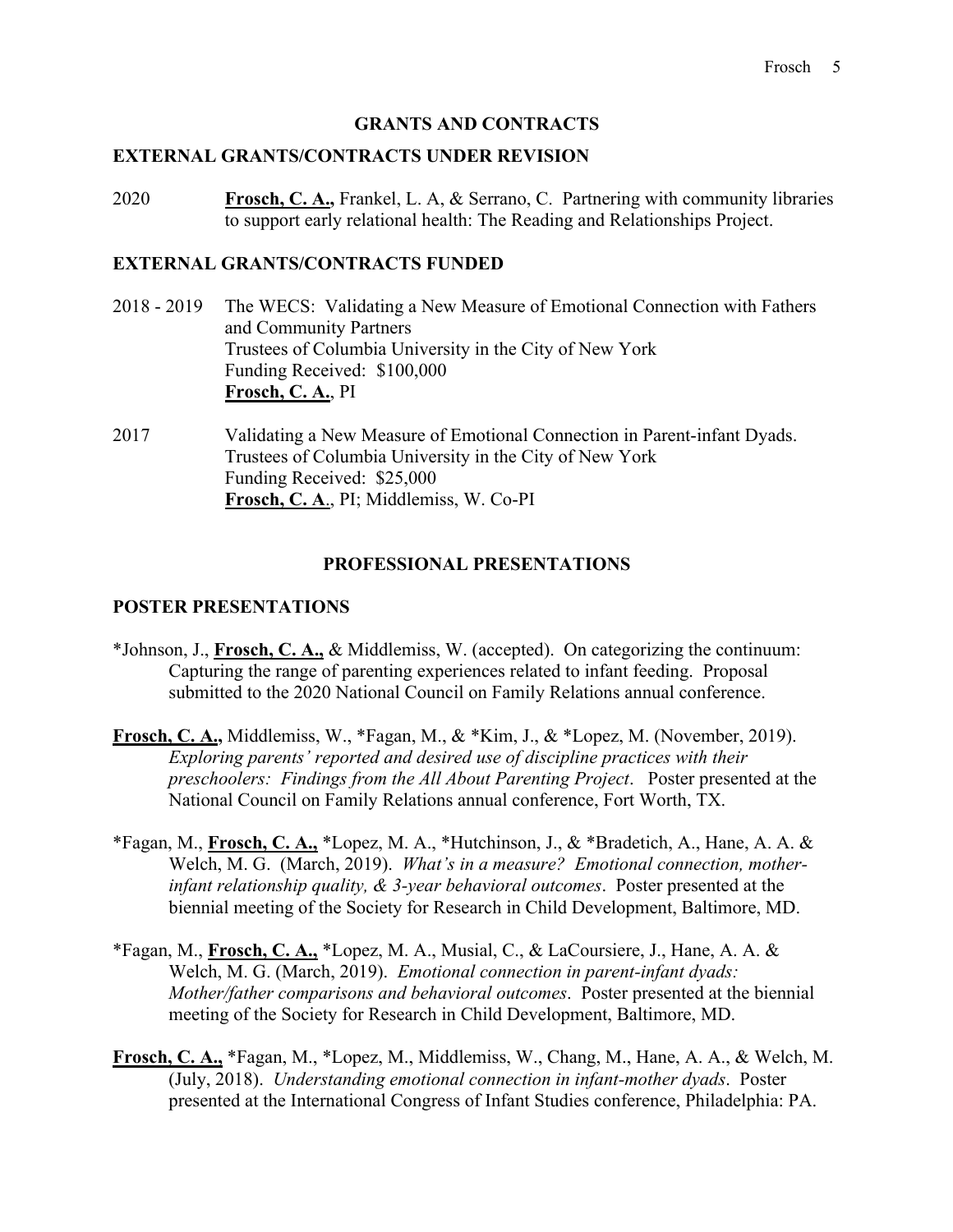- Frosch, C. A., Mitchell, Y. T., \*Hardgraves, L., & Funk, S. (May, 2018). A qualitative analysis of stress and coping among early childhood interventionists: Exploring the role of reflective supervision. Poster presented at of stress and coping among early childhood interventionists: Exploring the role of reflective supervision. Poster presented at the World Association for Infant
- **Frosch, C. A.,** & Funk, S. (December, 2016). *The impact of reflective supervision on early childhood intervention professionals' perceptions of self-efficacy, job stress, and job satisfaction*. Poster presented at the Zero to Three Annual Conference, New Orleans: LA.
- Brown, G.L., Mangelsdorf, S.C., Neff, C., Schoppe-Sullivan, S.J., & **Frosch, C.A.** (July, 2006). *Direct and interactive predictors of young children's self-concepts: Associations with temperament, parenting, and family interactions*. Poster presented at the meetings of the International Society for the Study of Behavioural Development, Melbourne, Australia.
- **Frosch, C. A.** (April, 2005). *Three over time: Paternal, maternal, and child behavior from 24 to 54 months.* Poster presented at the biennial meetings of the Society of Research in Child Development, Atlanta, GA.
- Elliott, M., **Frosch, C. A.,** & Goldman, B. D. (August, 2003). *Pathways to verbal competence: Does marriage matter*? Poster presented at the annual meeting of the American Psychology Association, Toronto, Canada.
- **Frosch, C. A.,** & Burkett, M. R. (April, 2001). *Parent-toddler storybook interactions: Associations with early language skills and the quality of the home literacy environment*. Poster presented at the biennial meetings of the Society for Research in Child Development, Minneapolis, MN.
- Diener, M. L., Mangelsdorf, S. C., McHale, J. L., & **Frosch, C. A.** (July, 2000). *Infants' emotion regulation strategies with fathers: Associations with emotional expressions and attachment quality*. Poster presented at the meetings of the International Conference on Infant Studies, Brighton, England.
- Neff, C., Mangelsdorf, S. C., Fuchs, K. L., McHale, J. L., & **Frosch, C. A.** (July, 2000). *The shape of things to come: Observed temperament in infancy and parental personality predict observed temperament at age three*. Poster presented at the meetings of the International Conference on Infant Studies, Brighton, England.
- Schoppe, S. J., Mangelsdorf, S. C., & **Frosch, C. A.** (July, 2000). *Longitudinal associations between coparenting at 6 months and 3 years*. Poster presented at the meetings of the International Conference on Infant Studies, Brighton, England.
- *parent attachment and parental and child behavior during parent-toddler book reading.* **Frosch, C. A.,** Cox, M. J., Goldman, B. D., Burkett, M. R., & Jennings, J. (April, 1999). *Infant-*Poster presented at the biennial meetings of the Society for Research in Child Development, Albuquerque, NM.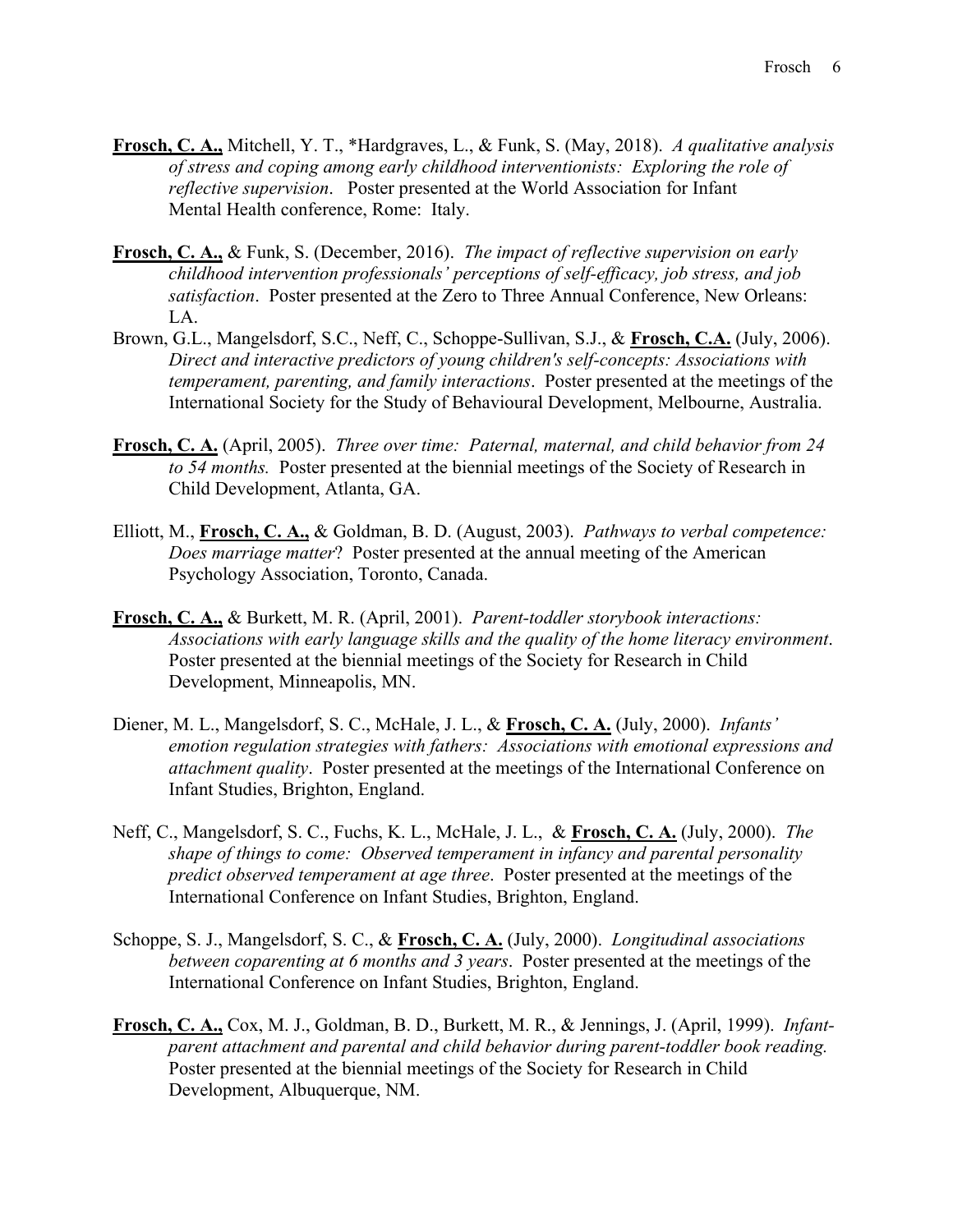- *preschooler-parent attachment from marital behavior at six months post-partum.* Poster **Frosch, C. A.,** Mangelsdorf, S. C., & McHale, J. L. (July, 1998). *Predicting the security of*  presented at the meetings of the International Society for the Study of Behavioral Development, Berne, Switzerland.
- McHale, J. L., **Frosch, C. A.,** & Mangelsdorf, S. C. (April, 1998). *A multiple method approach to temperament from infancy to early childhood: Associations with parental involvement and marital quality*. Poster presented at the International Conference on Infant Studies, Atlanta, GA.
- McHale, J. L., Mangelsdorf, S. C., **Frosch, C. A.,** & Diener, M. L. (April, 1997). *Antecedents of infant-mother attachment*. Poster presented at the biennial meetings of the Society for Research in Child Development, Washington, DC.
- **Frosch, C. A.,** Pruitt, G., McHale, J. L., & Mangelsdorf, S. C., (April, 1997). *Multiple reports of preschooler's behavior problems: Associations with marital adjustment*. Poster presented at the biennial meetings of the Society for Research in Child Development, Washington, DC.
- Kelly, M., & **Frosch, C. A.** (April, 1997). *What prereading children know about orthography: US/China comparisons*. Poster presented at the biennial meetings of the Society for Research in Child Development, Washington, DC.
- **Frosch, C. A.,** McHale, J. L., Mangelsdorf, S. C., & Chang, A. (April, 1996). *Parenting behavior during dyadic and triadic interaction: When two become three*. Poster presented at the International Conference on Infant Studies, Providence, RI.
- McHale, J. L., **Frosch, C. A.,** Mangelsdorf, S. C., & Erb, G. (April, 1996). *Predictors of fatherinfant attachment*. Poster presented at the International Conference on Infant Studies, Providence, RI.
- **Frosch, C. A.,** McHale, J. L., Mangelsdorf, S. C., & Thomson, A. J. (April, 1995). *When parents disagree: Associations between parents' perceptions of the distribution of labor and marital quality*. Poster presented at the biennial meetings of the Society for Research in Child Development, Indianapolis, IN.
- McHale, J. L., **Frosch, C. A.,** & Ferry, K. S. (April, 1995). *Correlates of maternal and paternal behavior*. Poster presented at the biennial meetings of the Society for Research in Child Development, Indianapolis, IN.
- **Frosch, C. A.,** McHale, J. L., & Mangelsdorf, S. C. (June, 1994). *Marital satisfaction: Associations with mother-father-infant interaction*. Poster presented at the International Conference on Infant Studies, Paris, France.
- McHale, J. L., **Frosch, C. A.,** Greene, C. A., Mangelsdorf, S. C., & Diener, M. L. (June, 1994). *Attachment from one to three years: Continuities and discontinuities*. Poster presented at the International Conference on Infant Studies, Paris, France.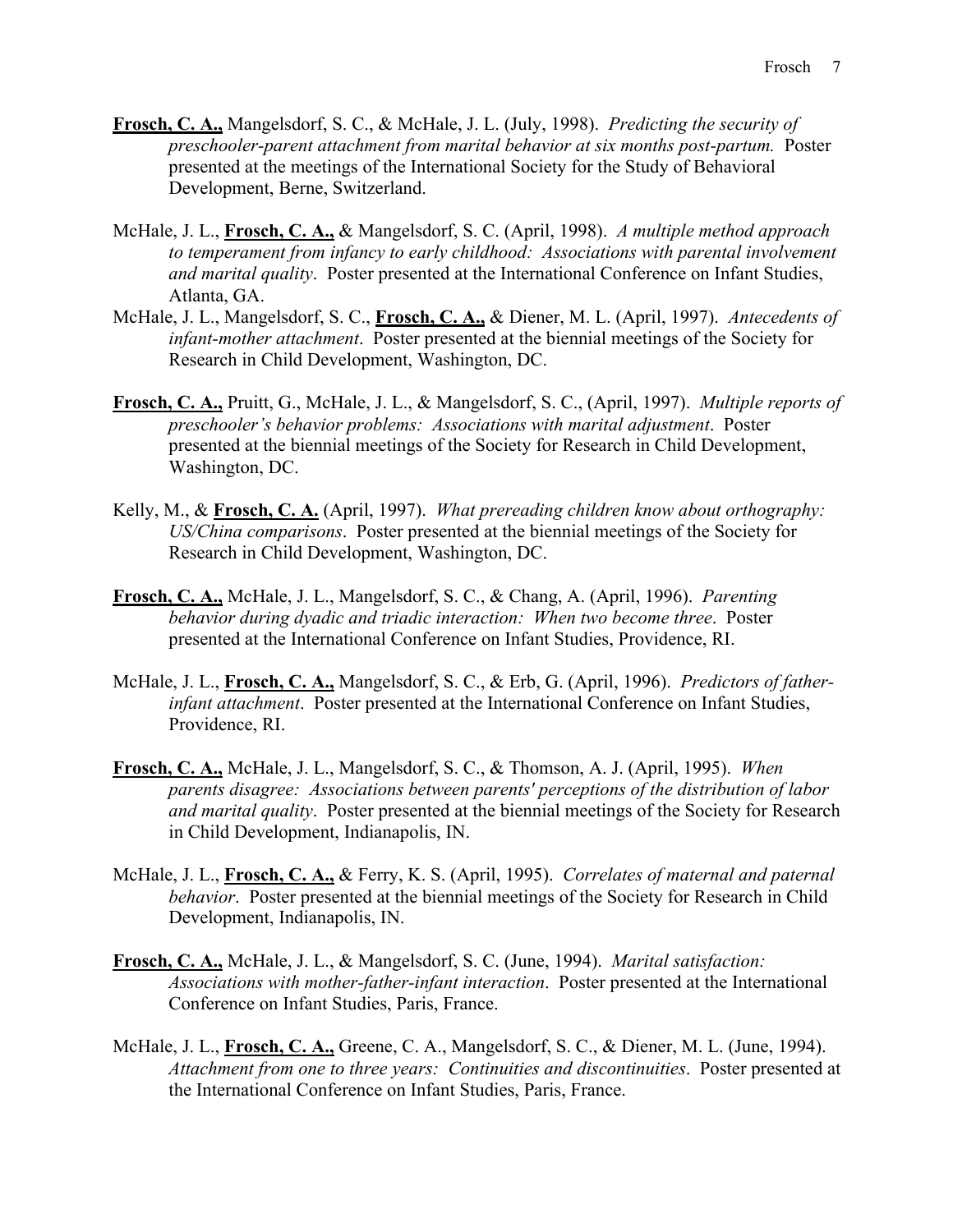# **PAPER PRESENTATIONS**

- Troop-Gordon, W., **Frosch, C. A.,** Totura, C. W., Bailey, A., Jackson, J., & Dvorak, R. (March, 2020). Predicting the development of pro-bullying bystander behavior: A short-term longitudinal analysis. Paper accepted for presentation at the Society for Research on Adolescence Biennial Meeting, San Diego, CA.
- Middlemiss, W., Yaure, R., McKenna, J. J., Fleming, P., Green, K., **Frosch, C.,** Stone, M., Amanet, P., Moske, A., Nathans, L., Sasser, T., and Smith, D. (November, 2011). *Training program: Communicating about infant nighttime care across diversity*. Paper presented at the biennial meeting of the National Council on Family Relations, Orlando, FL.
- Schoppe, S. J., **Frosch, C. A.,** & Mangelsdorf, S. C. (July, 2002*). Influences on stability and change in coparenting behavior from infancy to the preschool years*. Paper presented at the World Association of Infant Mental Health Conference, Amsterdam, The Netherlands.
- Mangelsdorf, S. C., & **Frosch, C. A.** (April, 2001). *Correlates of parental control*. Paper presented at the biennial meetings of the Society for Research in Child Development, Minneapolis, MN.
- Diener, M., Mangelsdorf, S. C., McHale, J. L., & **Frosch, C. A.** (April, 1998). Mother-father differences and paternal correlates of infant emotion regulation. Paper presented in M. Diener & T. Spinrad (Chairs), *Emotion regulation in infants and young children: Contributions of parenting and temperament*, at the International Conference on Infant Studies, Atlanta, GA.
- Mangelsdorf, S. C., **Frosch, C. A.,** & McHale, J. L. (April, 1998). *Fathers' and mothers' parenting during the first three years: Predictors and correlates*. Paper presented at the International Conference on Infant Studies, Atlanta, GA.
- McHale, J. L., Mangelsdorf, S. C., **Frosch, C. A.,** D'Alton, M. S., & Salasche, D. A. (May, 1996). *A multiple method approach to the measurement of infant temperament*. Paper symposium at the Annual Meeting of the Midwestern Psychological Association, Chicago, IL.
- **Frosch, C. A.,** & Neff, C. (May, 1995). *Developmental histories of depressed mothers: Associations with preschoolers' security of attachment*. Paper presented at the Annual Meeting of the Midwestern Psychological Association, Chicago, IL.

## **INVITED PRESENTATIONS: NATIONAL**

**Frosch, C. A.** (May, 2017). *Explaining the importance of "serve & return" interactions when sharing* books. Invited presentation for the Reach Out and Read National Pediatric Conference. Denver, CO.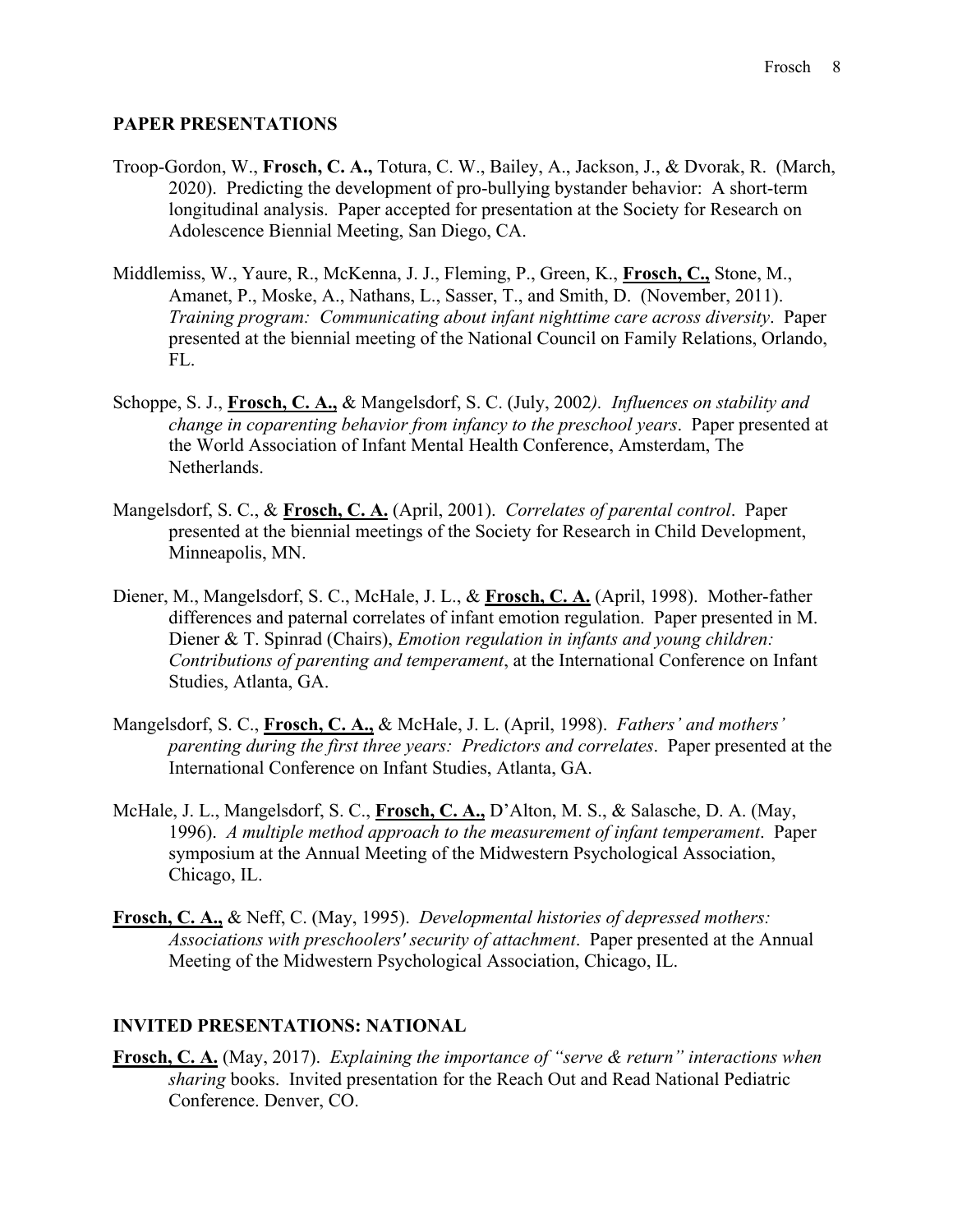#### **INVITED PRESENTATIONS: REGIONAL, STATE & LOCAL**

- **Frosch, C. A.** (September, 2019). *Infancy and the myths of parenting*. Invited presentation in the Safe Babies training series, First3Years, Dallas, TX.
- **Frosch, C. A.** (April, 2019). *Teaching beyond the test: Reflections on creative assessment of student learning*. Invited presentation for the Developmental, Cognitive, & Social/ Personality Series, School of Behavioral and Brain Sciences, University of Texas at Dallas.
- **Frosch, C. A.** (February, 2019). *A relational health perspective on parenting and child development: Emotional connection, dyadic interaction, and emerging social competence*. Invited presentation for the Center for Children and Families' Spring Lecture Series, Richardson, TX.
- **Frosch, C. A.,** & Baerwaldt, N. R. (May, 2017). *READY for Sensitive Caregiving*? Invited presentation for the 2017 First Three Years Regional Conference. San Antonio, TX.
- **Frosch, C. A.** (December, 2016). *Building healthy attachments with infants and toddlers*. Invited talk for the First3Years "Food for Thought" Series. Denton, TX.
- **Frosch, C. A.** (April, 2016). *Baby cues and toddler clues: Responsive caregiving and young children*. Invited talk for the First3Years "Food for Thought" Series. Dallas, TX.
- **Frosch, C. A.,** Owen, M. T., & Baerwaldt, N. R. (June, 2012). *The READY Method: Education and intervention for parents of young children from birth through adolescence*. Invited talk for the 2012 Texas Judicial Summit. Fort Worth, TX.
- **Frosch, C. A.** (October, 2010). *Development beyond infancy: Challenges and opportunities*. Invited talk in the Jewish Community Center's Early Childcare Consortium series. Dallas, TX.
- Owen, M. T. & **Frosch, C. A.** (September, 2010). *The READY Method*. Invited Julie Ann Mason Memorial Lecture, Annual Meeting and Conference of the Texas Association for Infant Mental Health. Corpus, Christi, TX.
- **Frosch, C. A.** (November, 2009). *Preventing behavior problems before they start*. Invited presentation at the Annual Practical Parent Education Conference, Garland, TX.
- **Frosch, C. A.** (April, 2009). *Building relationships through play*. Invited talk for the annual conference of the Arlington Association of Early Childcare Professionals, Arlington, TX.
- **Frosch, C. A.** (April, 2002). *You talk, I talk: Child, parent, and family predictors of verbal skills in pre-kindergarten children*. Invited talk presented at the University of Arizona, Department of Family and Human Development, Tucson, AZ.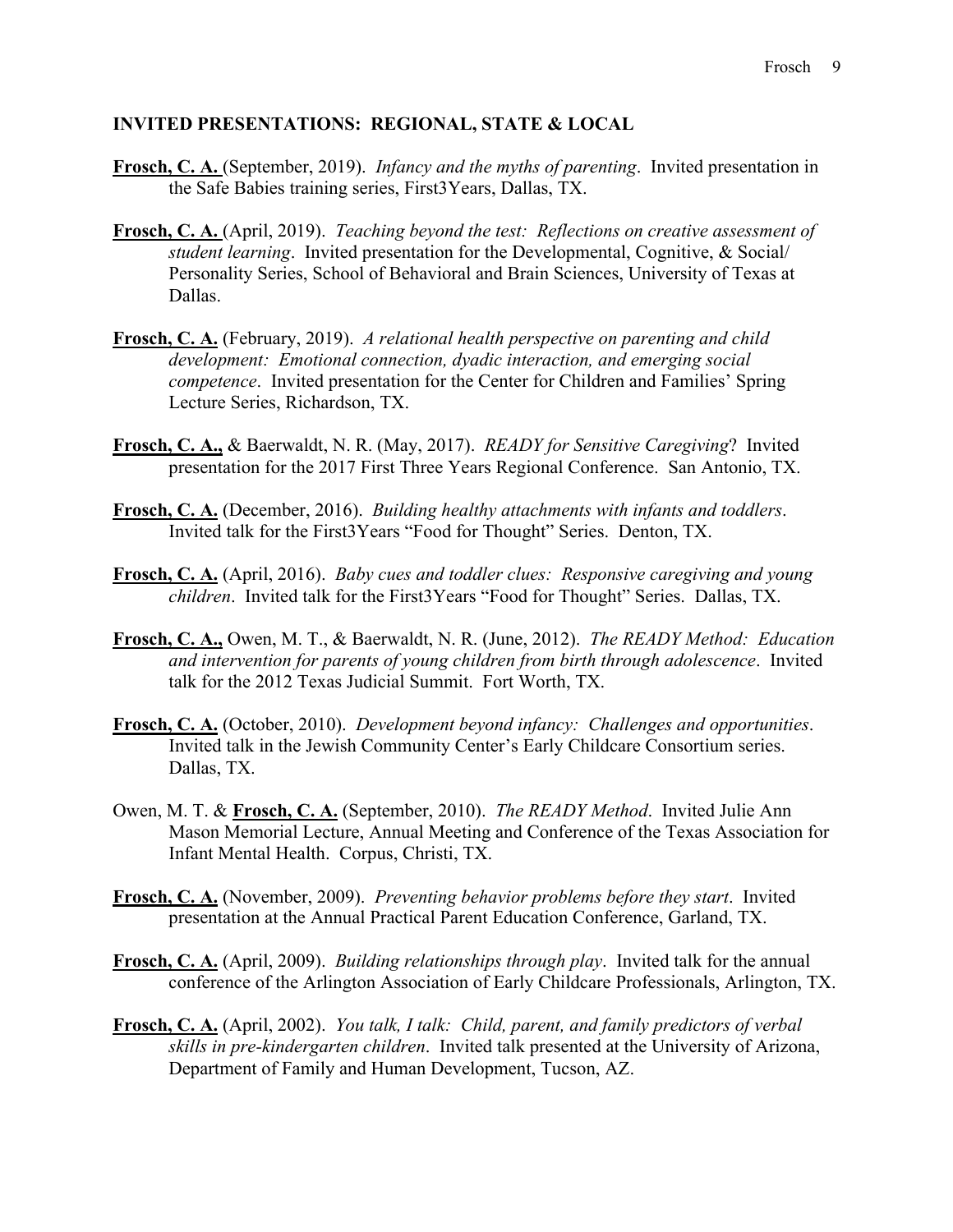*parent-child relationships to early social and emotional development.* Invited **Frosch, C. A.** (March, 2000). *Families and development: Linking the quality of marital and*  presentation at the Carolina Consortium on Human Development, University of North Carolina at Chapel Hill, Chapel Hill, NC.

## **OTHER PRESENTATIONS: REGIONAL, STATE & LOCAL**

- **Frosch, C. A**. (August, 2019). *WECS Training for Professionals*. Full-day training in the First3Years professional development series. Addison, TX.
- **Frosch, C. A.,** Owen, M. T., & Baerwaldt, N. R. (January, 2012). *Enhancing sensitive caregiving in families: Education, intervention and evaluation using The READY Method*. Presentation at the T. Berry Brazelton Infant Mental Health Advocacy Conference. Dallas, TX.
- **Frosch, C. A.,** & Owen, M. T. (April, 2010). *Enhancing caregiver sensitivity with The READY Method*. Presentation at the 18<sup>th</sup> Annual International Conference on Parenting and Parent Education at the University of North Texas. Denton, TX.

# **JOURNAL ACTIVITIES**

 Editorial Board*, Infancy* (2019 – ) [Official journal of the International Congress of Infant Ad-hoc reviewer, *Early Human Development* (2020 - ) Ad-hoc reviewer, *Infant Mental Health Journal* (2019 - ) Ad-hoc reviewer, *Family Relations* (2019) Ad-hoc reviewer, *Child Development* (2016-2018) Ad-hoc reviewer, *Infant and Child Development*  Editorial Board, *Journal of Social and Personal Relationships* (2000-2002) Reviewer, *Developmental Psychology*, by D. Shaffer (5th Edition) Reviewer, *Infancy: Infant, Family, and Society* by A. Fogel (4<sup>th</sup> Edition) Studies] Ad-hoc review, *Developmental Psychobiology* (2017 - 2019) Ad-hoc reviewer, *Journal of Applied Developmental Psychology* (2016; 2017) Ad-hoc reviewer, *Early Education and Development*  Ad-hoc reviewer, *Journal of Personality and Social Psychology*  Ad-hoc reviewer, *Merrill-Palmer Quarterly*  Ad-hoc reviewer, *Psychological Bulletin*  Ad-hoc reviewer, *Journal of Family Issues*  Reviewer, *Child and Adolescent Psychology* (Wadsworth Publishers)

## **HONORS AND AWARDS**

 University of North Texas College of Education Teaching Excellence Award Nominee (Department of Educational Psychology, 2017, 2018) University of North Texas College of Education Junior Faculty Research Award Nominee (Department of Educational Psychology, 2019) University of North Texas College of Education Teaching Excellence Award (2019)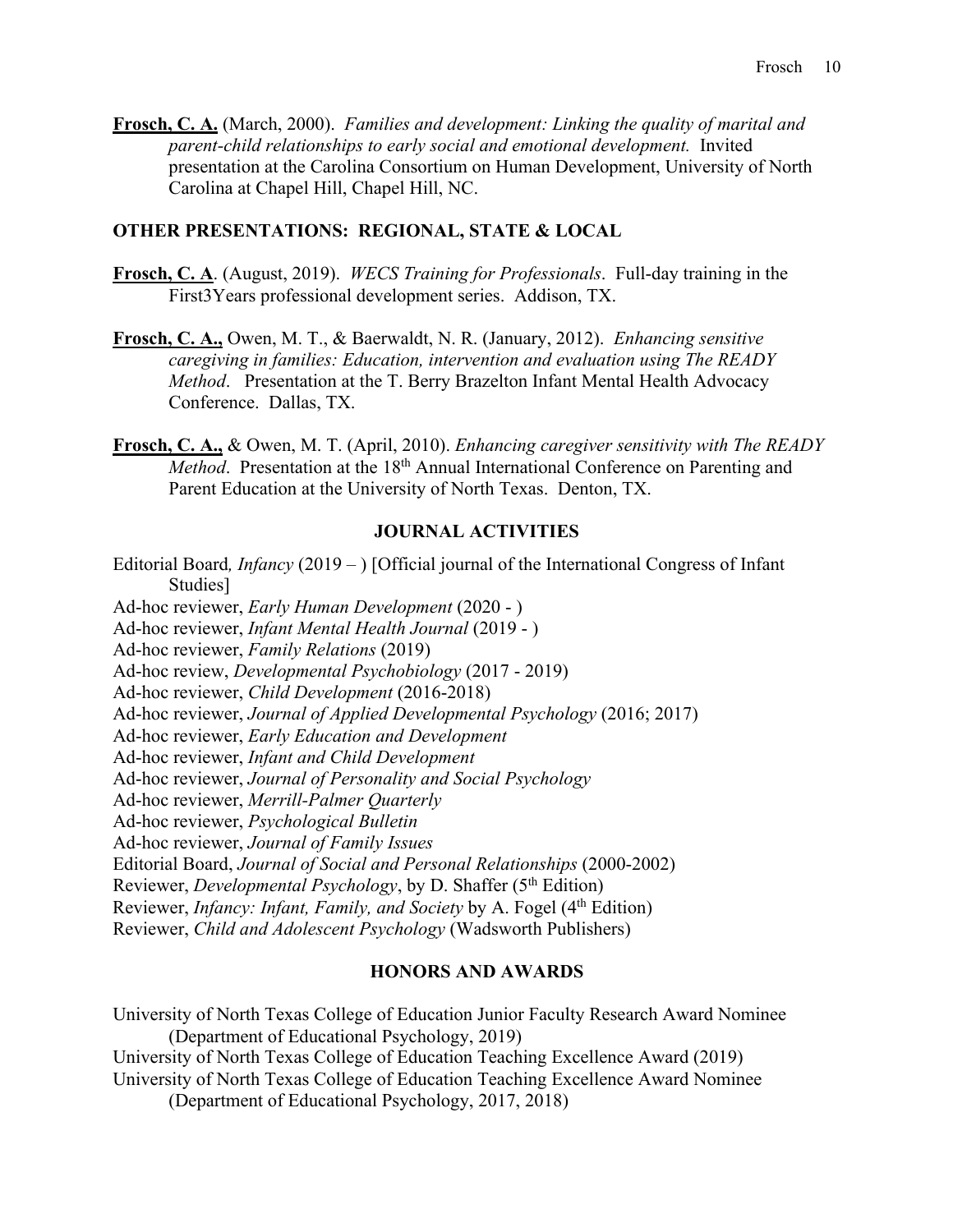Carolina Consortium on Human Development Postdoctoral Training Fellowship (1997-1999) University of Illinois List of Excellent Teachers (Spring, 1996) Graduate College Dissertation Research Award (1996-1997) Graduate College Thesis Support Award (Fall, 1993; Fall, 1995) National Institutes of Child Health and Development Traineeship (1992-1993)

# **MEMBERSHIP IN PROFESSIONAL ORGANIZATIONS**

 Association of Child Life Professionals (Professional Member) (2016-2019) First3Years, Member International Congress of Infant Studies, Member National Association for the Education of Young Children, Member Society for Research in Child Development, Member World Association for Infant Mental Health, Member Zero to Three, Member

# **TRAINING/CONSULTING**

# **Oualitative Ratings of Parent-Child Interaction (Coding Trainer/Consultant)**

University of Missouri (PI: Ashley Groh, PhD) Johns Hopkins University Bloomberg School of Public Health (PI: Anne Duggan, ScD) Erikson Institute (with Margaret Tresch Owen, PhD) (PI: Linda Gilkerson, PhD) Mathematica Public Policy Institute (PI: Kimberly Boller, PhD) Pennsylvania State University (PI: Katarzyna Kordas, PhD) University of Calgary (with Margaret Tresch Owen, PhD) (PI: Karen Benzies, PhD) University of North Carolina at Chapel Hill (PI: Linda Beeber, PhD) University of Tennessee (PI: Jenny Macfie, PhD) University of Denver (PI: Howard Markman, PhD)

# **Qualitative Ratings of Parent-Child Interaction (Training Contributor)**

 Atferdssenteret - Norwegian Center for Child Behavioral Development (with M. T. Owen, PhD) PIs: Kristin Nordahl and Ane Nærde)

## **University-Community Partnerships**

 First3Years, TX – *Pro Bono Consultant,* Assessing Relational Health in Early Childhood: Supporting Early Brain Development by Strengthening Early Relationships (2018).

 Texas Association for Infant Mental Health/First3Years, TX – *Editor and Creative Contributor,* Digital Learning Initiative (2014-2015)

## **INSTRUCTIONAL ACTIVITIES**

## **Areas of Expertise:**

Infant, Child and Family Development; Parenting; Relational Health in Childhood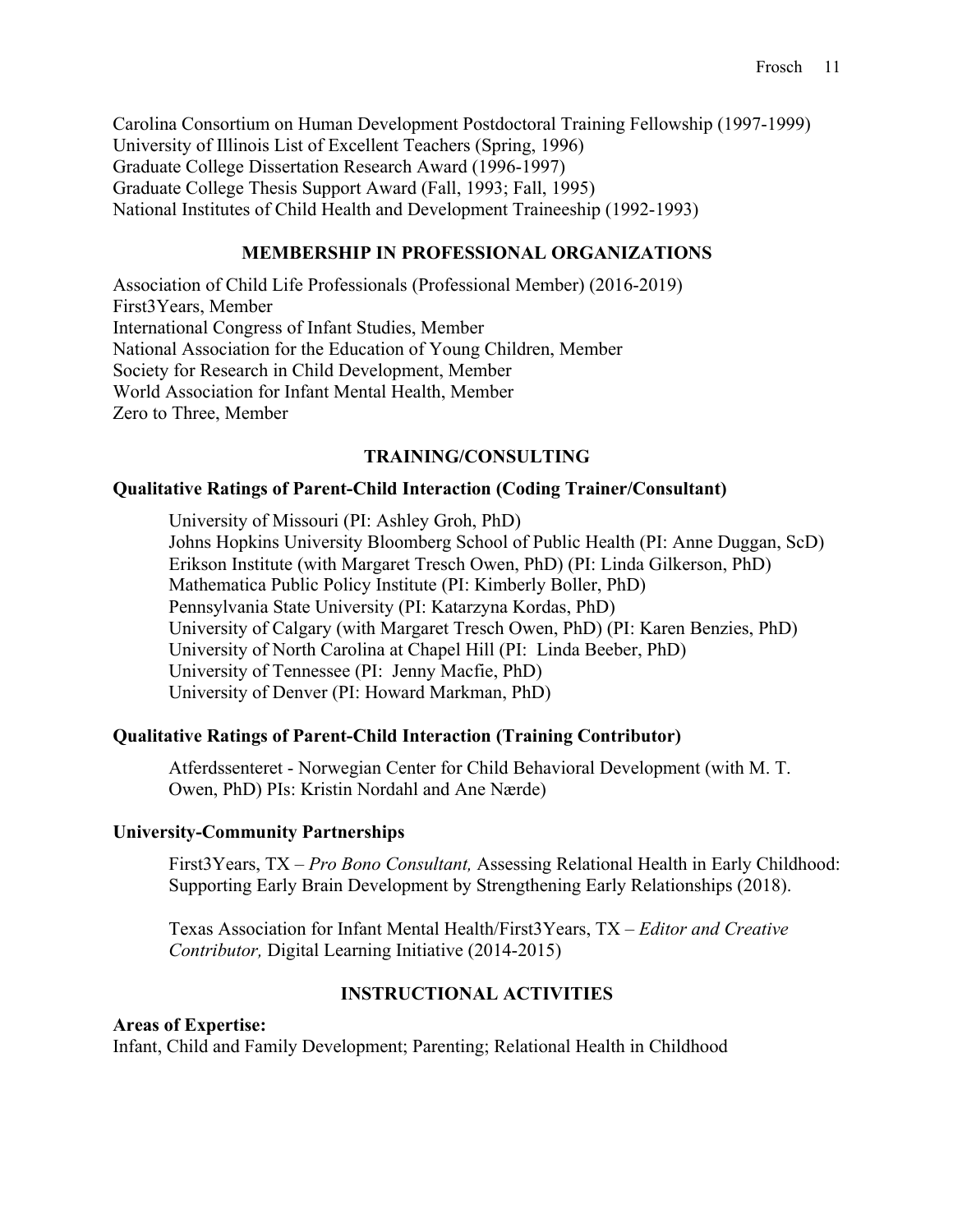# **Courses Taught at the University of North Texas:**

- HDFS 2033: Parenting in Diverse Families (Fall 2016, Spring 2017, Fall 2017, Spring 2018; Fall 2018, Fall 2019; Spring, 2020 enrollment = 25-80 per section) (*Course Steward*)
- HDFS 3113: Infant and Child Development (Summer, 2020; enrollment = 36)
- EPSY 5113: Developmental & Family Theory (Fall 2016; enrollment = 20)
- EPSY 5123 Human Development Across the Lifespan (Fall 2019; enrollment = 25)
- EPSY 5133: Infant and Child Development (Fall 2017; Spring 2019; Spring, 2020; enrollment  $= 12 - 22$
- EPSY 6153: Social & Emotional Development (Spring 2017; Spring, 2019; enrollment = 9; 7)

# **GRADUATE/UNDERGRADUATE STUDENTS ADVISED Doctoral Committees Chaired at UNT**

## **Doctoral Committees Chaired at UNT**

Soyer, Gonca. Zhu, Ping.

## **Doctoral Committee Service at UNT**

Fagan, Marcus. Completed Spring, 2020. Abdulaziz, Noor. Completed Summer, 2019. Shearer, Carin. Completed Fall, 2018. Koussa, Michelle. Completed Fall, 2018. Pederman, Sara. Completed Summer, 2018. Anderson, Chelsi. In progress. Lopez, Mark. In progress.

## **Undergraduate Honors Thesis Service at UNT**

Tante, Brianna. Completed Summer, 2020

# **SERVICE TO THE UNIVERSITY OF NORTH TEXAS**

## **COLLEGE**

 Search Committee Member – COE Senior Research Analyst (Pre-Awards) (Fall, 2017 – Spring, 2018; reopened Summer, 2019). Chair: Bertina Combes, PhD Academic Affairs Committee Member (Fall, 2016 – Spring, 2017) Search Committee Member – Assistant Professor Position in Early Childhood Education (Fall, 2017 – Spring, 2018). Chair: Dina Castro, PhD

# **DEPARTMENT**

 Merit and Awards Committee, Member (Fall, 2018 – Spring, 2020) Masters Policies Committee, Member (Fall, 2016 – Summer, 2019) Doctoral Policies Committee, Member (Spring, 2018) Masters Concentration in Child Life, Program Steward (Fall, 2016 – Spring, 2020) Masters Concentration in Learning & Development, Program Steward (Spring, 2018 – present)